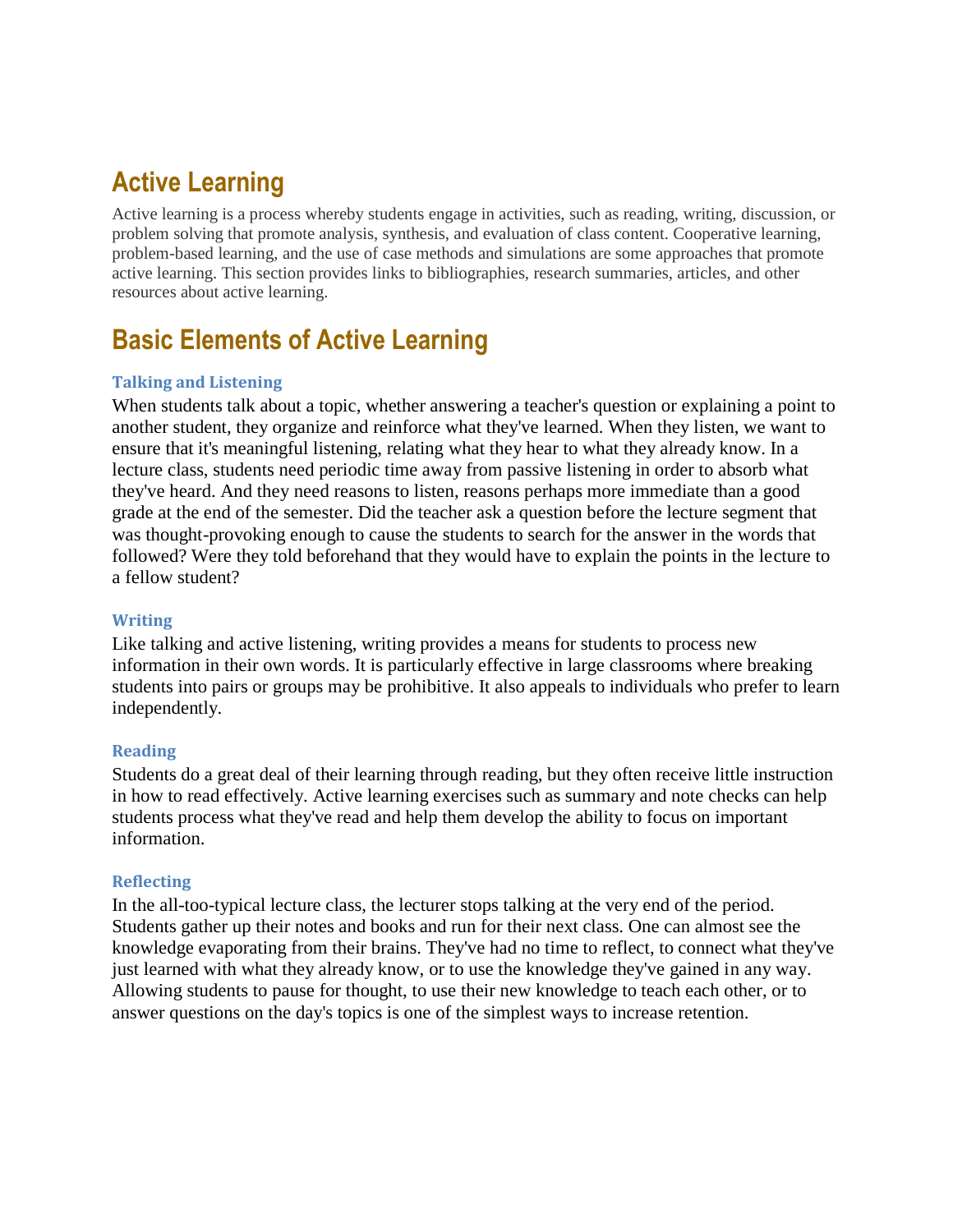# **Planning an Active Learning Activity**

When planning an active learning activity, answering the following questions will help you clarify your goals and structure.

- What are your objectives for the activity?
- Who will be interacting? Will students pair up with someone beside them or someone sitting behind/in front of them? Should they pair up with someone with a different background? Someone they don't know yet?
- When does the activity occur during the class? Beginning? Middle? End? How much time are you willing to spend on it?
- Will students write down their answers/ideas/questions or just discuss them?
- Will students turn in the responses or not? If they are asked to turn them in, should they put their names on them?
- Will you give individuals a minute or so to reflect on the answer before discussing it or will they just jump right into a discussion?
- Will you grade their responses or not?
- How will students share the paired work with the whole class? Will you call on individuals randomly or will you solicit volunteers?
- If students are responding to a question you pose, how are you going to ensure that they leave with confidence in their understanding? (Often, if various student answers are discussed without the instructor explicitly indicating which ones are "right," students become frustrated. Even with a question that has no absolute "right" answer, students want to know what the instructor's stand on the question is.)
- What preparation do you need to use the activity? What preparation do the students need in order to participate fully?

### **Keys to Success**

- Be creative! Invent new strategies and adapt existing ones to your needs.
- Start small and be brief.
- Develop a plan for an active learning activity, try it out, collect feedback, then modify and try it again.
- Start from the first day of class and stick with it. Students will come to expect active learning and perform better.
- Be explicit with students about why you are doing this and what you know about the learning process.
- Request students vary their seating arrangements to increase their chances to work with different people. Have students occasionally pair up with the student behind them, since friends often sit side by side.
- Use questions from in class activities on tests. For example, include a short essay question that was used in a think/pair/share.
- Negotiate a signal for students to stop talking.
- Randomly call on pairs to share.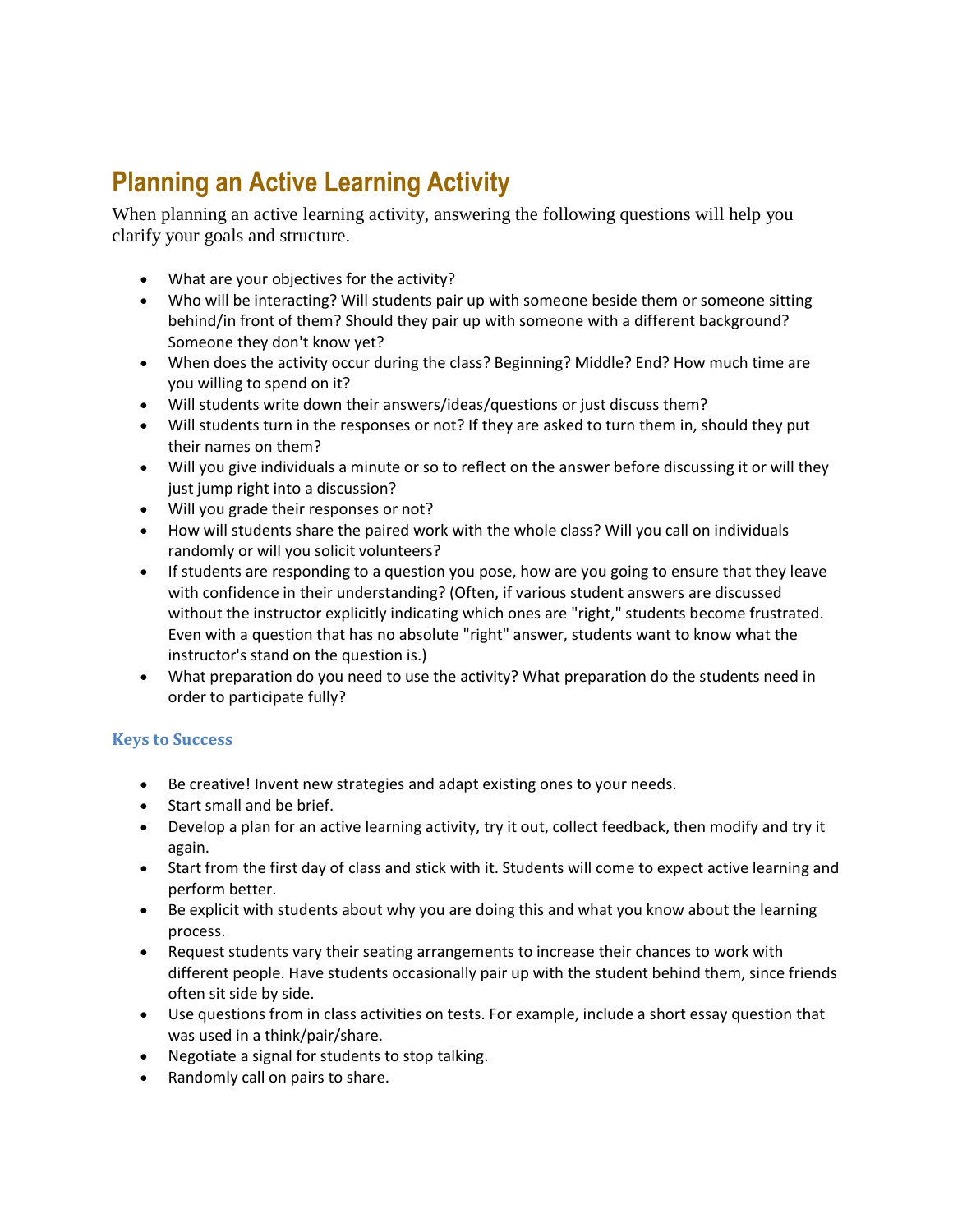- Find a colleague or two to plan with (and perhaps teach with) while you're implementing active learning activities.
- Continue learning through workshops, reading, and practice.

The modification of traditional lectures (Penner 1984) is one way to incorporate active learning in the classroom. Research has demonstrated, for example, that if a faculty member allows students to consolidate their notes by pausing three times for two minutes each during a lecture, students will learn significantly more information (Ruhl, Hughes, and Schloss 1987). Two other simple yet effective ways to involve students during a lecture are to insert brief demonstrations or short, ungraded writing exercises followed by class discussion. Certain alternatives to the lecture format further increase student level of engagement: (1) the feedback lecture, which consists of two minilectures separated by a small-group study session built around a study guide, and (2) the guided lecture, in which students listen to a 20- to 30-minute presentation without taking notes, followed by their writing for five minutes what they remember and spending the remainder of the class period in small groups clarifying and elaborating the material.

## **Active Learning Techniques**

**K-W-L chart**- This K-W-L Chart, which tracks what a student knows (K), wants to know (W), and has learned (L) about a topic, can be used before, during, and after research projects.

**Quick Write-** A versatile strategy used to develop writing fluency, to build the habit of reflection into a learning experience, and to informally assess student thinking. The strategy asks learners to respond in 2–10 minutes to an open-ended question or prompt posed by the teacher before, during, or after reading.

**Focused Listing**- Focused listing is a strategy in which students recall what they know about a subject by creating a list of terms or ideas related to it. To begin, the instructor asks students to take out a sheet of paper and begin generating a list based on a topic presented on a PowerPoint slide. Topics might relate to the day's assigned reading, to a previous day's lecture material, or to the subject of the current session.

**Read, pause, Reflect**- The Pause and Reflect strategy involves a continual evaluation of one's own understanding by periodically summarizing what is being read. The reading assignment is divided into logical, equal parts. Students note a main K-point, a question, and a connection for each session.

**Case Studies**- With case-based teaching, students develop skills in analytical thinking and reflective judgment by reading and discussing complex, real-life scenarios. The articles in this section explain how to use cases in teaching and provide case studies for the natural sciences, social sciences, and other disciplines.

**Think-Pair-Share**- **1) Think.** The teacher provokes students' thinking with a question or prompt or observation. The students should take a few moments (probably not minutes) just to THINK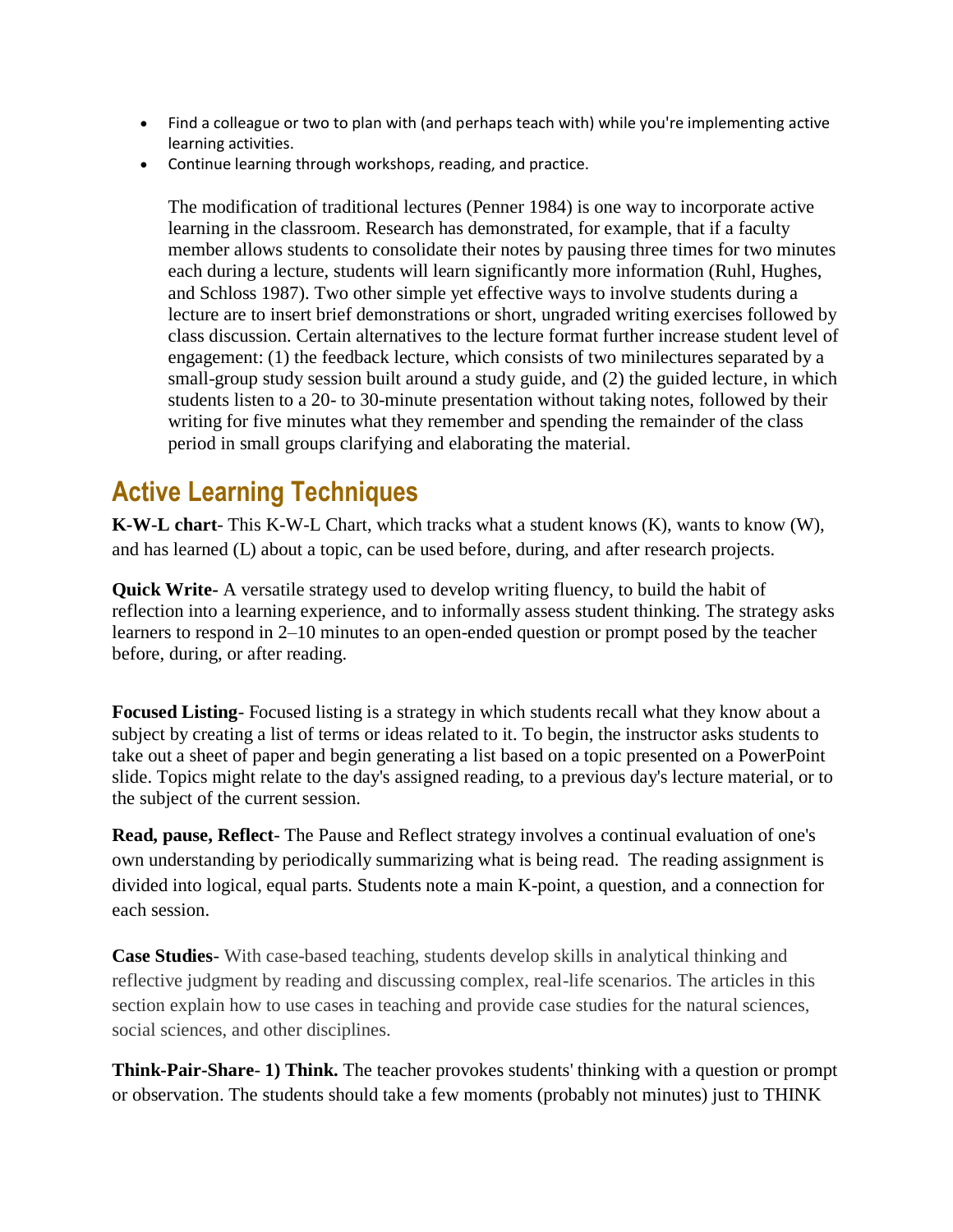about the question. **2) Pair.** Using designated partners PAIR up to talk about the answer each came up with. They compare their mental or written notes and identify the answers they think are best, most convincing, or most unique. **3) Share.** After students talk in pairs for a few moments (again, usually not minutes), the teacher calls for pairs to SHARE their thinking with the rest of the class. She can do this by going around in round-robin fashion, calling on each pair; or she can take answers as they are called out (or as hands are raised). Often, the teacher will record these responses on the board.

**Graphic Organizers**- Help your students classify ideas and communicate more effectively. Use graphic organizers to structure writing projects, to help in problem solving, decision making, studying, planning research and brainstorming.

**SQ3R**- **survey, question, read, recite, and review**. The first step **Survey** or [skim](http://en.wikipedia.org/wiki/Skimming_(reading)) advises that one should glance through a chapter in order to identify headings, sub-headings and other outstanding features in the text. This is in order to identify ideas and formulate questions about the content of the chapter. Formulate **questions** about the content of the reading. Use the background work done with "S" and "Q" in order to begin **reading** actively. Using key phrases, one is meant to identify major points and answers to questions from the "Q" step for each section. This may be done either in an oral **(recite)** or written format. It is important that an adherent to this method use her own words in order to evoke the active listening quality of this study method. This method instructs the diligent student to immediately **review** all sections pertaining to any key words forgotten.

**Think Aloud**- The think-aloud strategy asks students to say out loud what they are thinking about when reading, solving math problems, or simply responding to questions posed by teachers or other students. Effective teachers think out loud on a regular basis to model this process for students. In this way, they demonstrate practical ways of approaching difficult problems while bringing to the surface the complex thinking processes that underlie reading comprehension, mathematical problem solving, and other cognitively demanding tasks.

**Problem-Based learning\*-** Students engage complex, challenging problems and collaboratively work toward their resolution. PBL is about students connecting disciplinary knowledge to realworld problems.

**Clickers**- Audience response systems (clickers) are hand-held devices that allow students in the classroom to instantly provide feedback, answer questions, and vote in response to questions posed. Clickers, or student response systems, are a technology used to promote active learning. Most research on the benefits of using clickers in the classroom has shown that students become engaged and enjoy using them.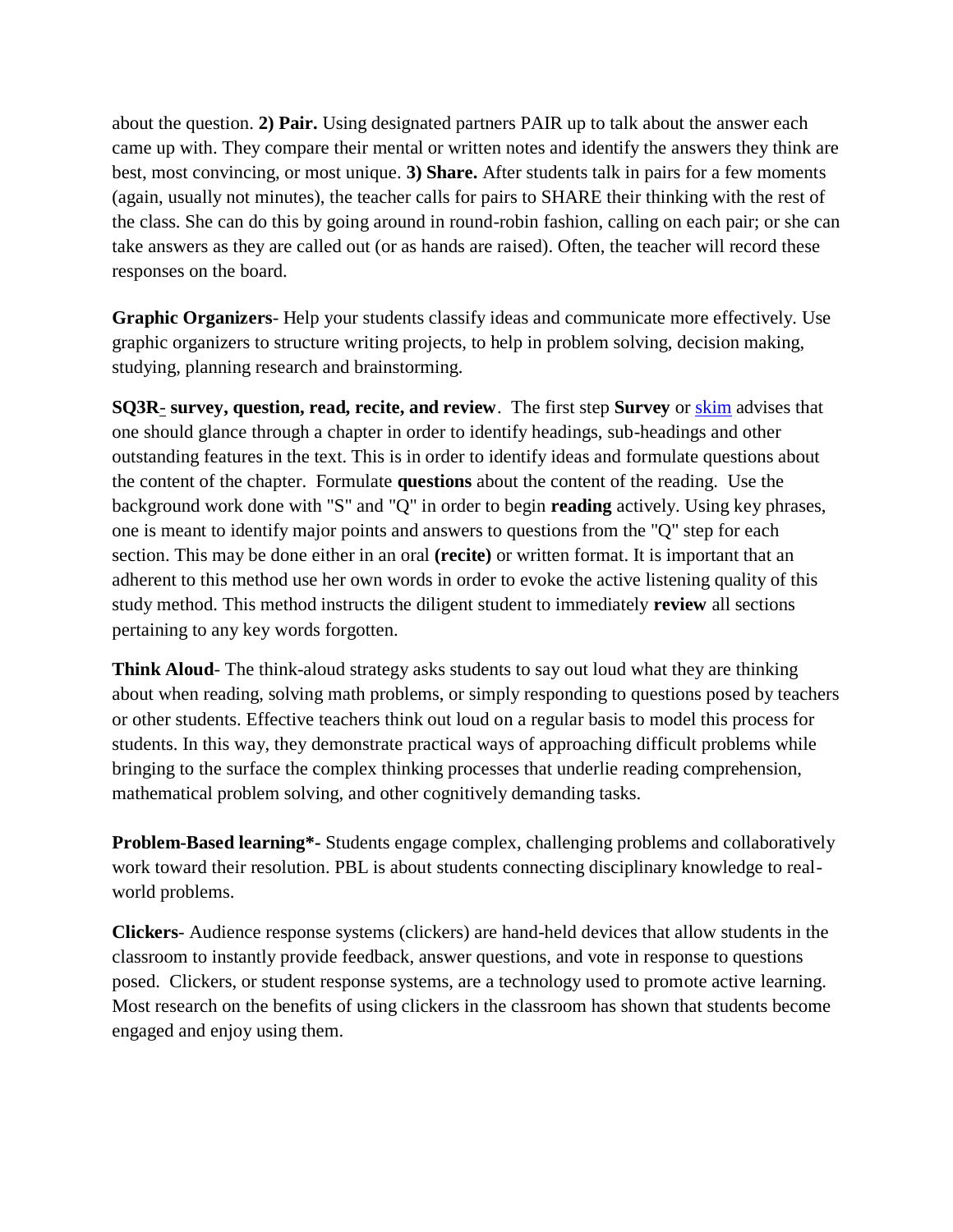**Summarizing techniques**- Don't Look Back helps convince students that this process works and gives them the confidence to rely on their memory and their comprehension of material studied. Use this strategy frequently in class on reading assignments that include themes and concepts you want students to be able to identify and recall.

**Opening(Warm-up) Questions**- Beginning your lesson plans with a five-minute warm up or ice breaker can serve to focus your students on the topic, open up creative thinking, and help them to apply the learning in new ways. The feedback you get from students also gives you an instant reading on where their heads are.

**Developing Questions**- The goal of classroom questioning is not to determine whether students have learned something (as would be the case in [tests, quizzes, and exams\)](http://www.teachervision.fen.com/assessment/new-teacher/48354.html), but rather to guide students to help them learn necessary information and material. Questions should be used to *teach* students rather than to just test students! Bloom's taxonomy contains six levels, which are arranged in hierarchical form, moving from the lowest level of cognition (thinking) to the highest level of cognition (or from the least complex to the most complex): Knowledge, Comprehension, Application, Analysis, Synthesis, Evaluation

**QAR-** QAR is a reading strategy for deepening comprehension and a classroom tool for having meaningful text-based discussions in which students direct the focus. Questions are categorized into four types - Right There, Think and Search, Author and Me, and On My Own. Using text from either the core curriculum or supplemental materials, students develop all four types of questions, then pose their questions to their peers, who in turn answer the questions and identify their type.

**Cooperative Learning\*- Cooperative learning** is a successful teaching strategy in which small teams, each with students of different levels of ability, use a variety of learning activities to improve their understanding of a subject. Each member of a team is responsible not only for learning what is taught but also for helping teammates learn, thus creating an atmosphere of achievement. Students work through the assignment until all group members successfully understand and complete it.

**Note Check**- The note check is a strategy in which the instructor asks students to partner with someone near by and compare their notes, focusing on summarizing key information and locating misconceptions. Students can also generate questions or solve a problem posed by the instructor. The exercise can be completed in as little as two or three minutes.

**Manipulatives**- Manipulatives are multisensory tools that help students learn more by experiencing hands-on situations: building and creating, taking apart, combining shapes, sorting and classifying. They also provide students another form of communication, allowing them to build a model or represent their ideas concretely.